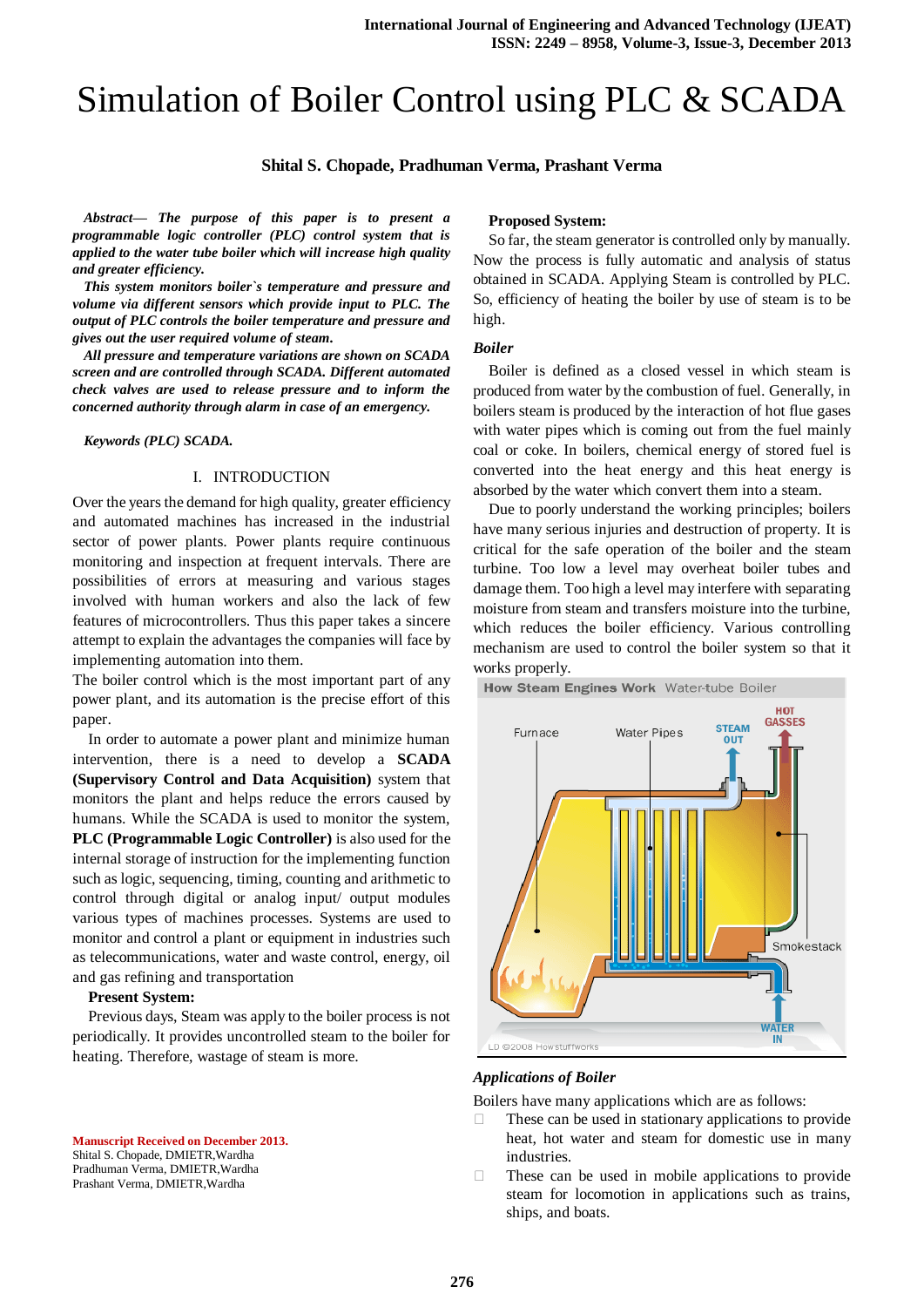- Steam boilers are used as generators to produce electricity in the energy business. These are also used in agriculture as well for soil steaming.
- $\Box$  These can be used in heating systems or for cement production.
- $\Box$  These can be used in textile industries for bleaching and many other industries like sugar mills and chemical industries

#### CONTROL PARAMETERS IN BOILER

#### *A. Level Control*

Steam Drum level, De-aerator level and hot well level

#### *B. Pressure Control*

Force draft pressure, Induced draft pressure, Steam drum pressure, Deaerator pressure, Turbine inlet steam pressure, balanced draft pressure

## *C. Flow Control*

Air flow, Steam flow, Water flow

#### *D. Temperature Control*

Deaerator temperature, Steam drum temperature, Underbed boiler temperature, Turbine inlet steam temperature, Flue gas temperature.

## BOILER OPERATION

Water plays a major part in the generation of steam. Inlet water to the steam drum should be in purified form, for that, PH value of the water should be maintained, and stored in de-aerator tank. Feed water pump is switched ON by using feed water pump switch. The water from the de-aerator tank is allowed to pass through two parallel pipes. In one pump the flow rate is maintained at 130% and in another it is 5%. Thus the failure of any one pipe does not affect the boiler operation. The water is passed through economizer, thus the heat in the outgoing gases is recovered, by transferring its heat to the water. Then the heated water is made to flow through steam and water drum. In this, water should be maintained at least at 50%. For sensing water level we use PID controller in AB PLC. When the level is lesser than or greater than 50%, PID controller senses the level change and sends the appropriate control signal to the feed water valve 1 or valve 2. Thus, in spite of any changes in disturbance variable, the water level can be maintained at 50% by proper turning of PID controller.

Water in the water drum is maintained at more than 75%. This water is circulated back to steam and water drum, due to difference in temperature, high amount of steam is generated.

The generated steam temperature may be greater or lesser than the desired temperature. So depending on the situation the generated steam is then passed through primary heater followed by secondary heater. The secondary temperature is monitored.

Here we consider three main cases:

1. If the secondary heated temperature is greater than the desired temperature then by using PID controller, approximate control signal is sent to the control valve 3 of the super heater tank, to reduce the temperature, by spraying chilled water from de-aerator tank.

2. If the output of the secondary heated temperature is lesser than the desired, using a PID controller approximate control signal is sent to bunker valve to control fuel flow.

3. If the output of the secondary heated temperature equals the desired temperature, no control action is needed, the stem is taken out.

### AUTOMATION

Delegation of Human Control to technical Equipment aimed towards achieving.

# *Advantages*

Higher productivity, Superior quality of end product, Efficient usage of raw materials and energy, Improved safety in working condition.

♦ Reduced space requirements, energy saving, less maintenance and hence greater reliability.

Implementation of changes in the control logic as well as reducing the project lead- time was not possible.

*Programmable Logic Controller* In this, instead of achieving desired control and automation through physical wiring of control devices, it is achieving through program say software.

## ALLEN BRADLEY PLC

Programmable Logic Controller or PLC is an intelligent system of modules, which was introduced in the control, & instrumentation industry for replacing relay based logic [4]. Over a period of time, better I/O handling capabilities and more programming elements have been added along with improvement in communication.

## *PLC Working*

At the beginning of each cycle the CPU brings in all the field input signals from the input signals from the module and store into internal memory as process of input signal. This internal memory of CPU is called as process input image (PII).

User program (Application) will be available in CPU program memory. Once PII is read, CPU pointer moves in ladder program from left to right and from top to bottom. CPU takes status of input from PII and processes all the rungs in the user program. The result of user program scan is stored in the internal memory of CPU. This internal memory is called process output image or PIQ. At the end of the program run i.e., at the end of scanning cycle, the CPU transfers the signal states in the process image output to the output module and further to the field control.

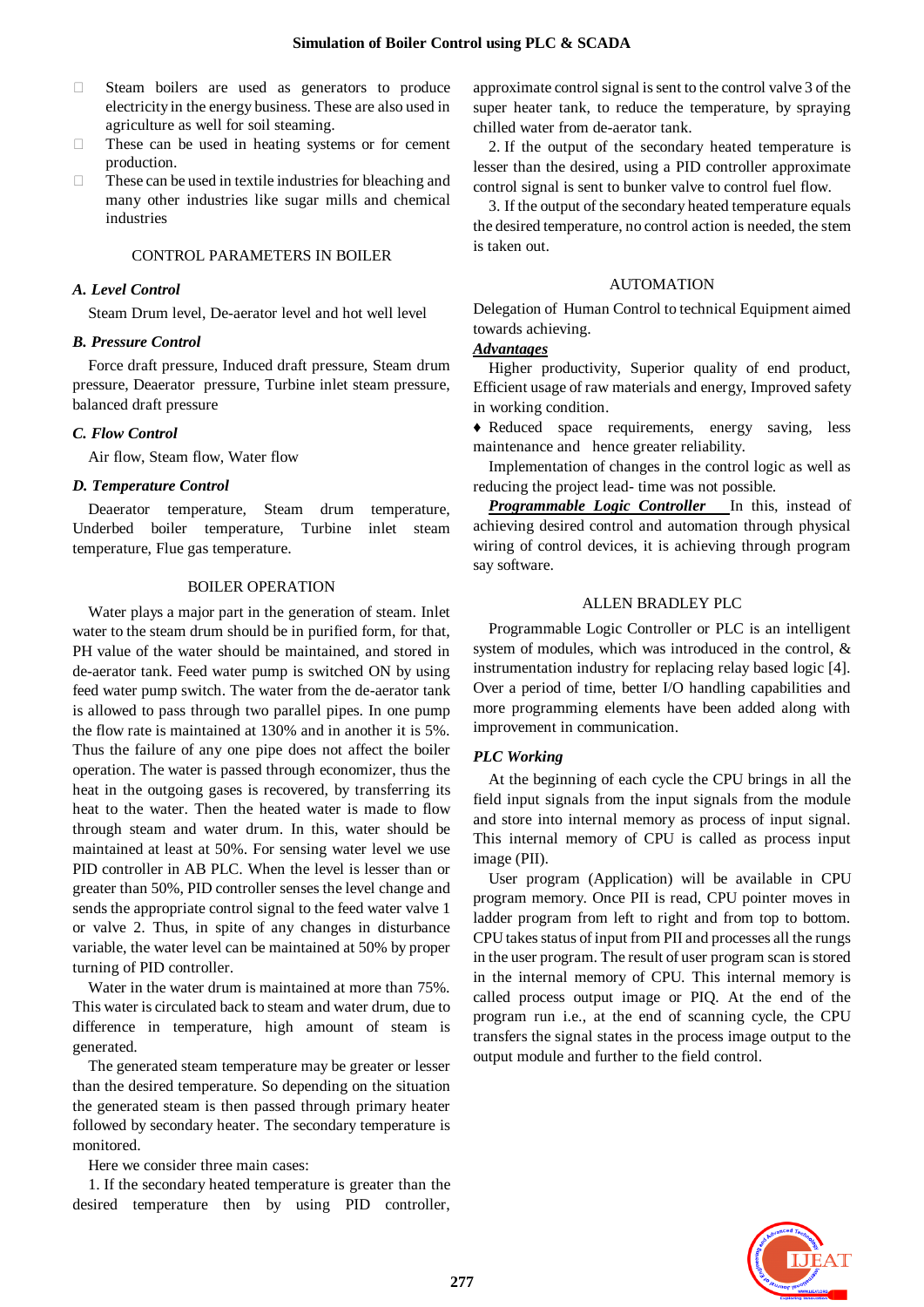

## SCADA

Stands for Supervisory Control And Data Acquisition. As the name indicates, it is not a full control system, but rather focuses on the supervisory level. As such, it is a purely software package that is positioned on top of hardware to which it is interfaced, in general via Programmable Logic Controllers (PLCs), or other commercial hardware modules. SCADA systems are used not only in most industrial processes: e.g. steel making, power generation (conventional and nuclear) and distribution, chemistry, but also in some experimental facilities such as nuclear fusion. The size of such plants range from a few 1000 to several 10 thousands input/output (I/O) channels.

However, SCADA systems evolve rapidly and are now penetrating the market of plants with a number of I/O channels of several 100 K: we know of two cases of near to 1 M I/O channels currently under development. SCADA systems used to run on DOS, VMS and UNIX; in recent years all SCADA vendors have moved to NT. One product was found that also runs under Linux.

# *PID Controller*

A Proportional-Integral-Derivative (PID) controller is a general feedback control loop mechanism widely used in industrial process control systems. A PID controller corrects the error between a measured process variable and the desired set point by calculating the value of error. The corrective action can adjust the process rapidly to keep the error minimal

The PID controller separately calculate the three parameters i.e. the proportional, the integral, the derivative values. The proportional value determines the reaction to the current error. The integral value determines the reaction based on the sum of recent errors as past error. The derivative value determines the reaction based on the rate at which the error has been changing as a future error. By tuning these three constants in the PID controller algorithm, the controller can provide control action designed for specific process control requirements

Some applications may require only one or two parameters of the PID controller to provide the appropriate control on

system. A PID controller will be called a PI, PD, P or I controller in the absence of the respective control actions.

This is achieved by setting the gain of undesired control outputs to zero. PI controllers are very common, since derivative action is very sensitive to measurement noise and the absence of an integral value may prevent the system from reaching its target value due to control action.



## APPLICTIONS

- Water and Wastewater
- > Power
- $\triangleright$  Oil and Gas
- $\triangleright$  Research facilities
- > Transportation
- $\triangleright$  Security systems
- $\triangleright$  Siren systems
- $\triangleright$  Energy saving
- > Economical

# FUTURE SCOPE

- ♦ The future work deals with the purification of water to the boiler and the air circulation for the boiler to burn the fuel using same automation technique*.*
- ♦ Continuous monitoring and inspection of boiler parameters can also be done using internet sitting at home

## **CONCLUSION**

- The most important aspect of any power plant is the boiler control. Several techniques can be implemented but, the method that has to be used relies on varied objectives like superior quality, increased efficiency, high profit depending upon the purpose of the company that implies it
- The ceaseless changes that are relentlessly taking place in the contemporary scenario of the industrial segment. Emphasis has been given to the automation process that is now rapidly taking its place in all the power plants across the globe.
- The Paper has furnished itself to study the integral parts of the entire process involved, their implementation and the problems that may show up have also been given their due importance